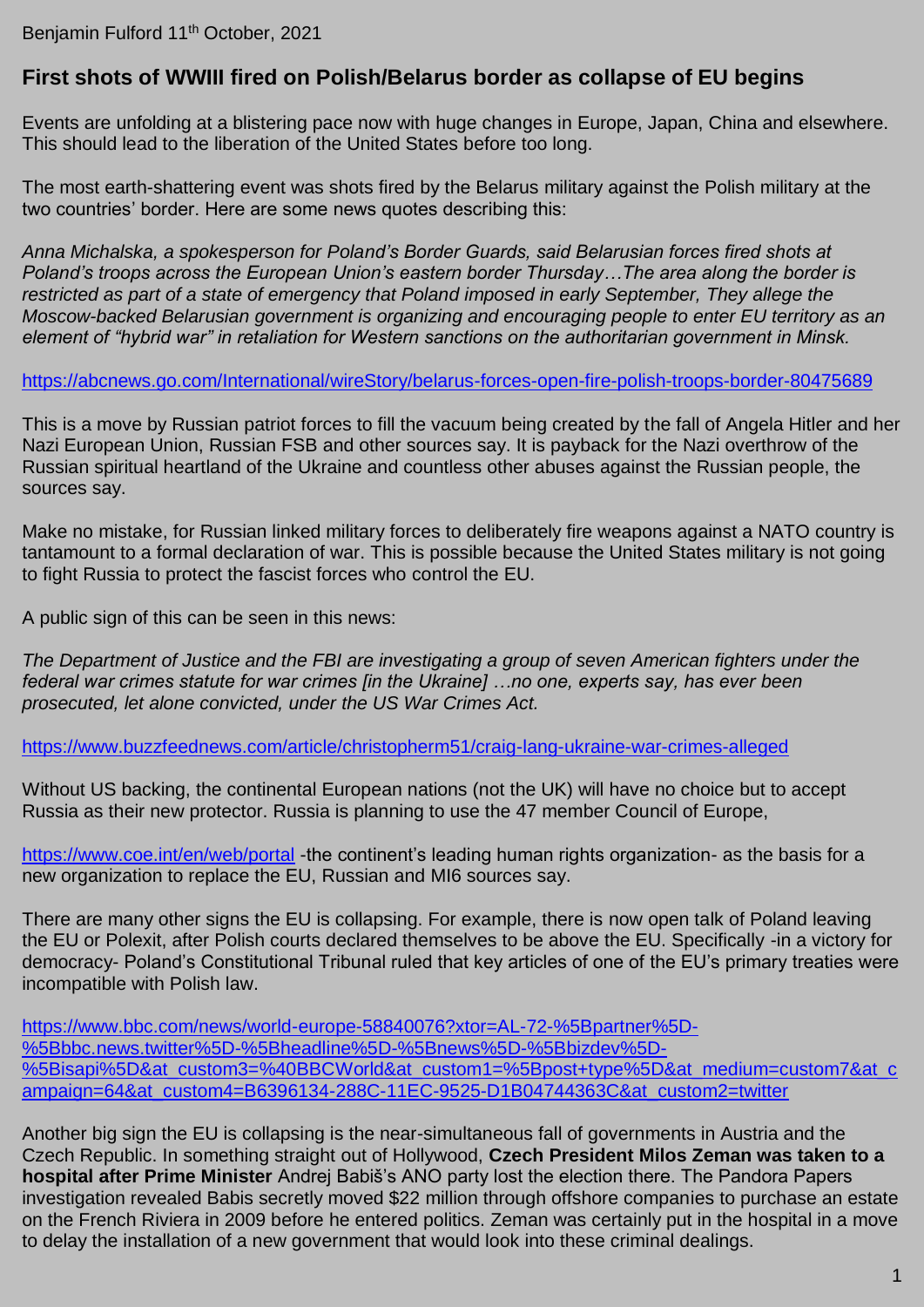<https://www.bbc.com/news/world-europe-58863671>

## In Austria as well **Chancellor Sebastian Kurz has stepped down because of a corruption scandal.**

<https://www.bbc.com/news/world-europe-58856796>

What these nations have in common is that they were part of the Autro-Hungarian Empire. Remember, it was at the very first Davos World Economic Forum meeting that Austro-Hungarian would be Emperor and Habsburg family heir Otto von Habsburg introduced Klaus Rothschild (Schwab) as his frontman. Schwab is the guy behind the "great reset" and the fake pandemic.

It won't be long now before Rothschild henchman Emmanuelle Macron becomes the next domino to fall, French patriots promise. The guillotine was invented for people like him.

It is interesting in this context that the EU has called off trade talks with Australia; allegedly because they are no longer buying submarines and helicopters from them. In reality, it means the Rothschilds are also losing Australia now.

<https://www.abc.net.au/news/2021-10-09/us-to-sell-12-attack-helicopters-to-australia-aukus-/100526744>

Here is one of many signs Canadians are waking up as well.

<https://www.bitchute.com/video/iMsoOkCTAc4z/>

Justin Castro's days are numbered for sure.

OK so now let us look at the situation in the US. Here we see open revolt in the form of pilot strikes, a military move into Facebook headquarters and much more.

What people need to still realize though, is that Donald Trump is not the man to lead the US back to democracy and independence. Remember, open-source information in places like Forbes and the Wall Street Journal show he was bailed out by the Rothschilds each time he went bankrupt as a businessman. Trump is also openly calling for everybody to be vaccinated for the non-existent pandemic.

General Michael Flynn has said the US military offered Trump a chance to overturn the stolen 2020 election and Trump betrayed them by refusing. For this reason, the White Dragon Society sent a representative to meet in person with Flynn last week. The idea was to offer Flynn the job of interim president of the US following the formal bankruptcy of the USA Corporation. According to this Dragon family member, Michael Flynn is

not to be trusted. Flynn told the WDS representative that he had never heard of the dragon family or of this writer and his work. Since he was head of the Defense Intelligence Agency this means he is either lying, dumb, completely out of the loop or secretly working for the Khazarian mafia.

Russian intelligence corroborated doubts about Flynn by sending us evidence he is connected to a cult of fraudulent spiritualists linked to Adolf Hitler.

<https://www.bitchute.com/video/lhNP7hYBLJXM/>

For this reason, the WDS is now recommending Robert F. Kennedy Jr. as a possible interim president following the chapter 11 bankruptcy of the USA. However, as a matter of disclosure, please note this writer is distantly related to Kennedy since he is descended from my paternal great-grandmother McCarthy's sister (according to my grandmother). Kennedy is nonetheless clearly intelligent, articulate and wellinformed, which is a rarity in US politics these days.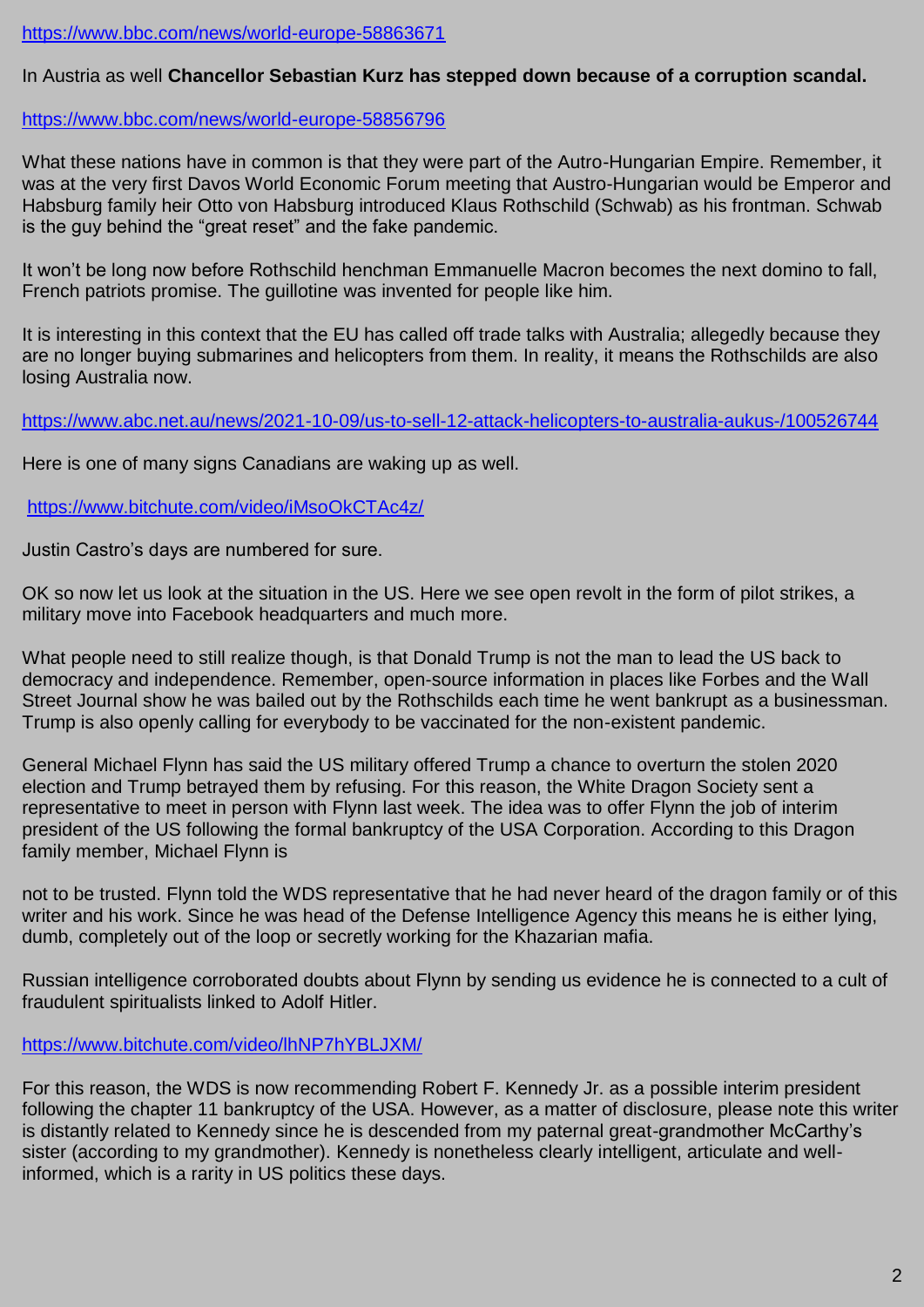In any case, the Rothschild/Rockefeller clan behind the fake Biden regime is far from finished and they are fighting tooth and nail to stay in power. They have been using every trick in their arsenal to avoid being declared insolvent on October 18th.

For example, they are trying to issue a \$1 trillion "coin," backed by the SDR, to keep solvent, according to MI6 sources and media reports.

[https://www.axios.com/trillion-dollar-platinum-coin-mint-janet-yellen-223e7722-d7ba-47c9-b5f6-](https://www.axios.com/trillion-dollar-platinum-coin-mint-janet-yellen-223e7722-d7ba-47c9-b5f6-49a841d181de.html) [49a841d181de.html](https://www.axios.com/trillion-dollar-platinum-coin-mint-janet-yellen-223e7722-d7ba-47c9-b5f6-49a841d181de.html)

They also appear to be trying to loot Japan's Norinchukin Agricultural bank for survival money. According to various news reports an outfit known as "Octagon Investment Partners," was able to get \$500 million worth of "Collateralized Loan Obligations" or CLOs from this bank last week. What this means, according to MI6 and other sources, is they are using real money deposited at Norinchukin as collateral and leveraging it 100 times to create "\$50 billion." This is part of the money they apparently used to kick the bankruptcy can down the road for a few weeks.

[https://www.bnnbloomberg.ca/japan-s-nochu-tiptoes-back-into-clo-market-after-long-absence-](https://www.bnnbloomberg.ca/japan-s-nochu-tiptoes-back-into-clo-market-after-long-absence-1.1661616?fr=operanews)[1.1661616?fr=operanews](https://www.bnnbloomberg.ca/japan-s-nochu-tiptoes-back-into-clo-market-after-long-absence-1.1661616?fr=operanews)

However, since the US posted a record \$73.3 billion trade deficit in August alone you can see even \$50 billion isn't going to go very far.

The people behind the fake Biden regime also held emergency talks with the Chinese in Zurich Switzerland last week in a desperate bid to try to both blackmail and blowjob the Chinese into refinancing them.

The talks, "held behind closed doors in a Zurich airport hotel," were led by US national security adviser Jake Sullivan and his Chinese counterpart, top diplomat Yang Jiechi. Public statements by both sides used phrases like "candid" and "wide-ranging." The US side also said China should "avoid miscalculations that could cause competition to veer into conflict." Sullivan later said, "I don't think he [Yang] necessarily accepted our view." In other words, threats and promises were made but no agreement was reached.

[http://www.news.cn/english/2021-10/07/c\\_1310229525.htm](http://www.news.cn/english/2021-10/07/c_1310229525.htm)

[https://www.zerohedge.com/political/biden-xi-hold-virtual-summit-years-end-us-china-talks-zurich-end](https://www.zerohedge.com/political/biden-xi-hold-virtual-summit-years-end-us-china-talks-zurich-end-positive-tone)[positive-tone](https://www.zerohedge.com/political/biden-xi-hold-virtual-summit-years-end-us-china-talks-zurich-end-positive-tone)

<https://www.axios.com/biden-xi-summit-china-taiwan-17a175db-b102-4447-9a1d-36c17e3298cd.html>

This is the sort of official commentary issued by China after the talks:

*Raising the debt limit does not authorize new federal spending, but only allows the Treasury Department to borrow additional funds to cover expenditures that have already been approved by Congress but, with an extension lasting mere weeks, the United States still faces the real possibility of defaulting…"Because the United States has never defaulted on its obligations it is expected to be widespread and catastrophic for the U.S. (and global) economy," economists at the White House Council of Economic Advisers said in a blog post earlier this week.*

[http://www.news.cn/english/2021-10/09/c\\_1310235039.htm](http://www.news.cn/english/2021-10/09/c_1310235039.htm)

Also, the US side apparently began to make good on its threats by sabotaging a plant that supplies the Russian gas pipeline to China. This is a repeat of their old "you cut off our money, we cut off your energy" bluster.

[https://www.zerohedge.com/commodities/gazprom-plant-connected-russia-china-gas-pipeline-shuttered](https://www.zerohedge.com/commodities/gazprom-plant-connected-russia-china-gas-pipeline-shuttered-due-fire)[due-fire](https://www.zerohedge.com/commodities/gazprom-plant-connected-russia-china-gas-pipeline-shuttered-due-fire)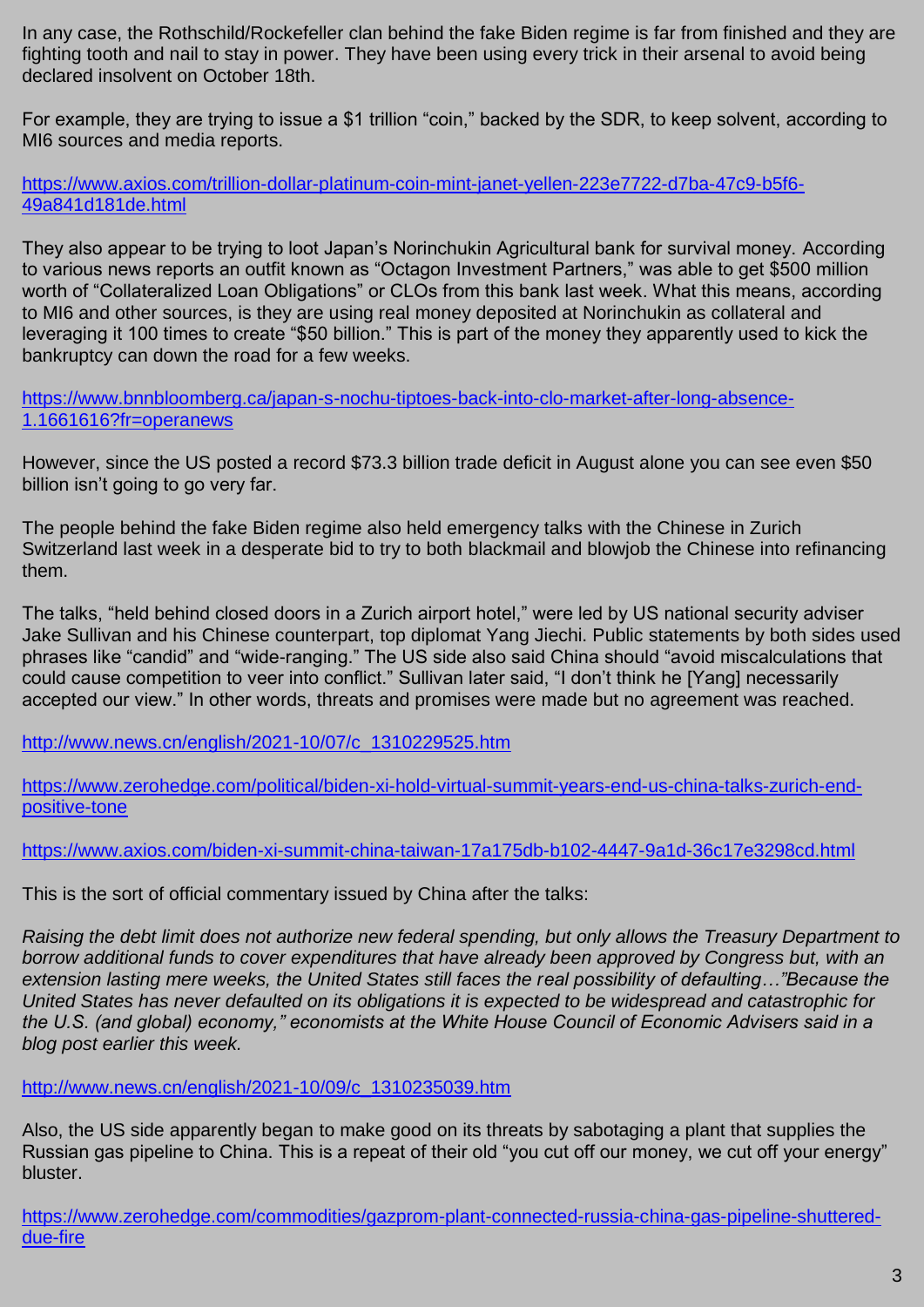There has also been a campaign to vilify Russia and blame it for jacking up gas prices in Europe. What has happened is that the spot market has been manipulated to make it appear gas prices are rising by several hundred percent. However, most of the gas is sold through long-term contracts and these spot market manipulations have little real effect.

According to Russia's FSB, the Oligarchs hiding in Switzerland are jacking up food and energy prices around the world because people are refusing to become debt slaves by borrowing money created out of nothing. "They are trying to squeeze money out of the ordinary people by hiking the prices of necessities to pay their debts," the source explained.

## <https://www.zerohedge.com/commodities/global-food-prices-hit-fresh-decade-high>

There is also a lot of intrigue in Switzerland centering around attempts to monetize historical Asian and other bonds, according to Asian dragon family sources. It turns out that a son of former Philippine leader Ferdinand Marcos (from an earlier marriage to an Asian royal) was allowing the Rothschilds and Rockefellers to cash historical bonds via UBS and Goldman Sachs. This was what was ultimately behind the Malaysian 1MBD financial scandal, the source says.

<https://www.malaysiakini.com/news/594084>

[https://www.reuters.com/business/finance/kpmg-denies-alleged-breaches-negligence-after-reported-1mdb](https://www.reuters.com/business/finance/kpmg-denies-alleged-breaches-negligence-after-reported-1mdb-lawsuit-2021-07-09/)[lawsuit-2021-07-09/](https://www.reuters.com/business/finance/kpmg-denies-alleged-breaches-negligence-after-reported-1mdb-lawsuit-2021-07-09/)

<https://www.ft.com/content/dc8bae40-2a8a-46c6-8ae5-b3bd8938c5d4>

Apparently, this Marcos heir is now dead and all the associated funds have been "taken out of the system," he says. "The Marcos era is over," the source concluded.

The source also said, "there have been a lot of arrests in Zurich this week and a lot of would-be bond owners have been killed."

The source said the Bank of China, the Bank of America, Wells Fargo and HSBC were now involved in setting up a new and uncorrupt quantum financial system.

In any case, yet another reason the Khazarian mafia is running out of money is that they are apparently losing heroin revenue from Afghanistan. That is why "ISIS" (Rockefeller/Rothschild mercenaries) are trying to terrorize Afghanistan and the Taliban are fighting back:

*Taliban spokesman Zabihullah Mujahid [said Monday that the Taliban raided a hideout for the Afghan ISIS](https://apnews.com/article/afghanistan-bombings-kabul-taliban-islamic-state-group-7e7533c5af5854d7555474b138461c8d)  [affiliate,](https://apnews.com/article/afghanistan-bombings-kabul-taliban-islamic-state-group-7e7533c5af5854d7555474b138461c8d) known as ISIS-K in a "decisive and successful attack,"*

<https://news.antiwar.com/2021/10/04/taliban-raid-isis-hideout-after-kabul-mosque-bombing/>

This caused Michael Kugelman, deputy director of the Asia Program at the U.S.-based Wilson Center, to threaten that "Friday's attack [on a mosque in Afghanistan] could be a harbinger of more violence."

<https://www.ctvnews.ca/world/taliban-say-they-won-t-work-with-u-s-to-contain-isis-1.5617631>

Nonetheless, Taliban political spokesman Suhail Shaheen told The Associated Press there would be no cooperation with Washington on containing the increasingly active "ISIS" group. In other words, despite the threats, "no more heroin money for you."

The Khazarian mob is now getting ready to hold an emergency meeting of their top servants to try to save the day. That is why the fake Pope Francis met on Saturday with U.S. House Speaker Nancy Pelosi.